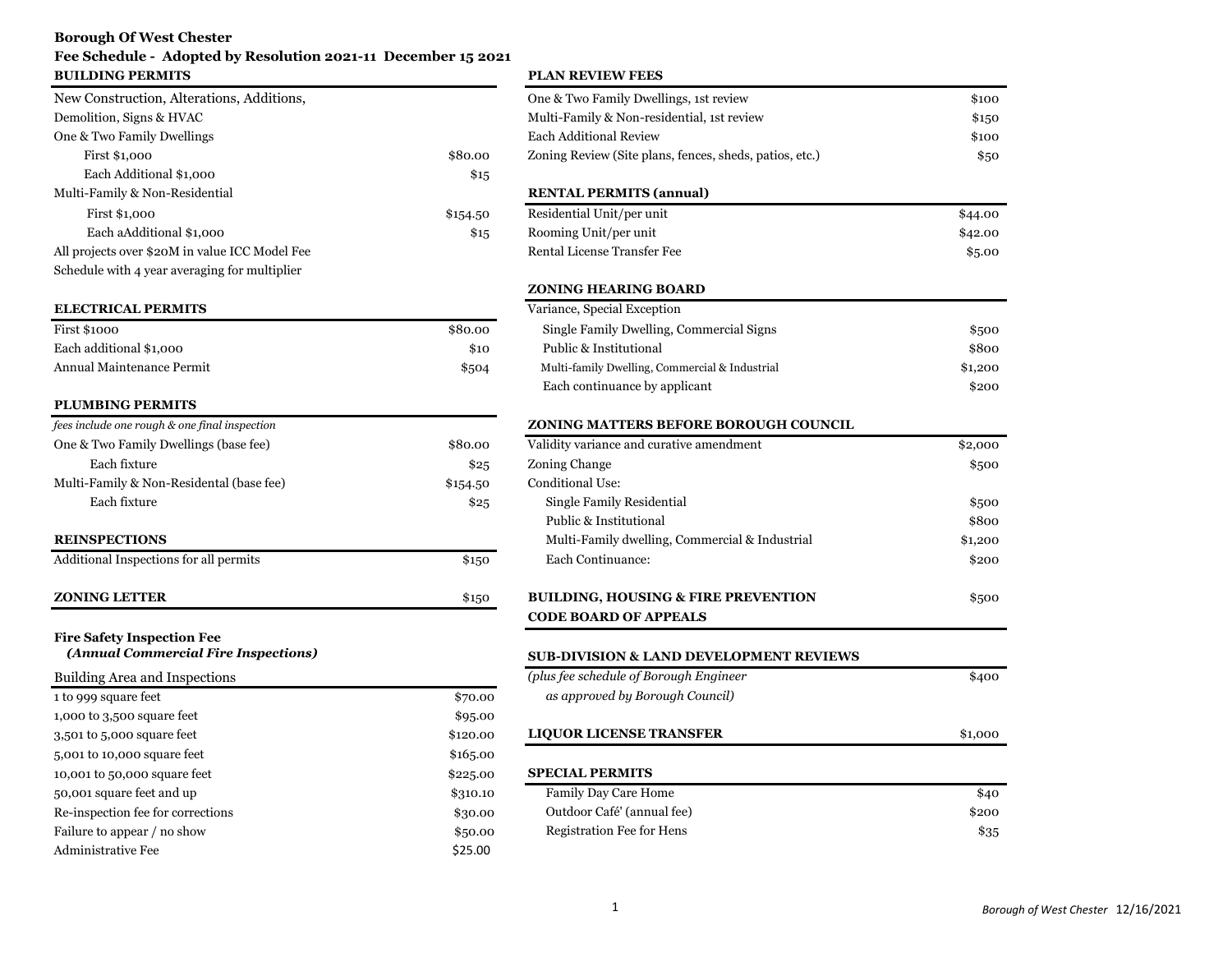| <b>PUBLIC WORKS</b>                                                 |                   |                   | <b>STREET OPENING</b>                                  |
|---------------------------------------------------------------------|-------------------|-------------------|--------------------------------------------------------|
| 20-Gallon Recycling containers                                      |                   | \$15              | Per Opening (Rounded Up)                               |
| Borough disposal bags                                               |                   | \$3               | (minimum fee of $$500.00$ )                            |
| Refrigerator disposal                                               |                   | \$35              |                                                        |
| Air conditioner disposal                                            |                   | \$25              | Capital Utility Project - Prior approval required      |
| Dumpster Permit                                                     |                   | \$45/week         | (minimum fee of $$1,750.00$ )                          |
| Dumpster Permit at metered parking Monday-Friday                    |                   | \$21.00/day       |                                                        |
| Dumpster Permit at metered parking Saturday                         |                   | \$10.50/day       | STREET OPENING RESTORATION COMPLETED BY THE BOROUGH    |
| Electronics Recycling: t.v.'s, computers                            |                   |                   | up to five square yards -                              |
| monitors, printers, & computer peripherals                          |                   | \$5               | \$70 for each additional sq. yd.                       |
| Fine for working without a permit or expired permit                 |                   | Double Permit Fee |                                                        |
|                                                                     |                   | (minimum \$50.00) | Permit issuance & general inspection fees are not      |
| <b>Bulk Trash Items</b>                                             |                   | \$35              | payable by the Commonwealth of PA,, the Federal        |
| Mattresses & items exceeding 75 lbs. and exceeding 2'x3'x5' in size |                   |                   | Government or Public Utilities for the replacement     |
| Tire Disposal Recycling Fee 17"                                     |                   | \$10              | or renewal of their facilities prior to a resurfacing  |
| Tire Disposal Recycling Fee over 17"                                |                   | \$25              | project after notice from the Borough, the             |
|                                                                     |                   |                   | installation of street light poles or facilities moved |
| <b>Traffic Control Devices</b>                                      |                   |                   | at the request of the Borough                          |
| Orange Traffic Cones -                                              | Deposit Fee \$10  | \$4 each/per day  |                                                        |
| Barricades -                                                        | Deposit Fee \$50  | \$15 each/per day | <b>POLICE</b>                                          |
| Temporary Signage-                                                  | Deposit Fee \$50  | \$10 each/per day | Alarm Registration                                     |
| Sign Board -                                                        | Deposit Fee \$300 | \$150/each/day    | Alarm Registration Renewal                             |
|                                                                     |                   |                   | <b>Accident Report</b>                                 |
| Set Up/Breakdown Fees (Minimum 3/hours/man)                         |                   |                   |                                                        |
| Public Works Employee                                               |                   |                   | <b>VENDING LICENSE - yearly</b>                        |
| Standard Hourly Rate - Per Hour/Per Man                             |                   | \$50              |                                                        |
| Overtime Hourly Rate - Per Hour/Per Man                             |                   | \$75              |                                                        |
|                                                                     |                   |                   | <b>PARK RENTALS - DAILY</b>                            |
| <b>SIDEWALK REPAIRS</b>                                             |                   | No Fee            | Park rental WEEKDAY resident/non-resident              |
|                                                                     |                   |                   | Park rental WEEKEND resident fee                       |
| <b>CURB CUT</b>                                                     |                   | $\$35$            | Park rental WEEKEND non-resdident fee                  |
| Curb repairs, or curb cuts made strictly for the                    |                   |                   |                                                        |
| installation of a wheelchair ramp are exempt from                   |                   |                   |                                                        |

| odlic word                                          |                                                                     |                   | 91 NEEL VI EN IN O                                         |                    |
|-----------------------------------------------------|---------------------------------------------------------------------|-------------------|------------------------------------------------------------|--------------------|
| 20-Gallon Recycling containers                      |                                                                     | \$15              | Per Opening (Rounded Up)                                   | \$10/per sq ft     |
| Borough disposal bags                               |                                                                     | \$3               | (minimum fee of $$500.00$ )                                |                    |
| Refrigerator disposal                               |                                                                     | \$35              |                                                            |                    |
| Air conditioner disposal                            |                                                                     | \$25              | Capital Utility Project - Prior approval required          | \$4.00/lineal ft   |
| <b>Dumpster Permit</b>                              |                                                                     | \$45/week         | (minimum fee of $$1,750.00$ )                              | of standard trench |
| Dumpster Permit at metered parking Monday-Friday    |                                                                     | \$21.00/day       |                                                            | width $(2.5)$      |
| Dumpster Permit at metered parking Saturday         |                                                                     | \$10.50/day       | <b>STREET OPENING RESTORATION COMPLETED BY THE BOROUGH</b> |                    |
|                                                     | Electronics Recycling: t.v.'s, computers                            |                   | up to five square yards -                                  | \$350              |
| monitors, printers, & computer peripherals          |                                                                     | \$5               | \$70 for each additional sq. yd.                           |                    |
| Fine for working without a permit or expired permit |                                                                     | Double Permit Fee |                                                            |                    |
|                                                     |                                                                     | (minimum \$50.00) | Permit issuance & general inspection fees are not          |                    |
| <b>Bulk Trash Items</b>                             |                                                                     | \$35              | payable by the Commonwealth of PA,, the Federal            |                    |
|                                                     | Mattresses & items exceeding 75 lbs. and exceeding 2'x3'x5' in size |                   | Government or Public Utilities for the replacement         |                    |
| Tire Disposal Recycling Fee 17"                     |                                                                     | \$10              | or renewal of their facilities prior to a resurfacing      |                    |
| Tire Disposal Recycling Fee over 17"                |                                                                     | \$25              | project after notice from the Borough, the                 |                    |
|                                                     |                                                                     |                   | installation of street light poles or facilities moved     |                    |
| <b>Traffic Control Devices</b>                      |                                                                     |                   | at the request of the Borough                              |                    |
| Orange Traffic Cones -                              | Deposit Fee \$10                                                    | \$4 each/per day  |                                                            |                    |
| Barricades -                                        | Deposit Fee \$50                                                    | \$15 each/per day | <b>POLICE</b>                                              |                    |
| Temporary Signage-                                  | Deposit Fee \$50                                                    | \$10 each/per day | Alarm Registration                                         | \$30               |
| Sign Board -                                        | Deposit Fee \$300                                                   | \$150/each/day    | <b>Alarm Registration Renewal</b>                          | \$10               |
|                                                     |                                                                     |                   | <b>Accident Report</b>                                     | \$15               |
| Set Up/Breakdown Fees (Minimum 3/hours/man)         |                                                                     |                   |                                                            |                    |
| Public Works Employee                               |                                                                     |                   | <b>VENDING LICENSE - yearly</b>                            | \$100              |
| Standard Hourly Rate - Per Hour/Per Man             |                                                                     | \$50              |                                                            |                    |
| Overtime Hourly Rate - Per Hour/Per Man             |                                                                     | \$75              |                                                            |                    |
|                                                     |                                                                     |                   | <b>PARK RENTALS - DAILY</b>                                |                    |
| <b>SIDEWALK REPAIRS</b>                             |                                                                     | No Fee            | Park rental WEEKDAY resident/non-resident                  | \$25               |
|                                                     |                                                                     |                   | Park rental WEEKEND resident fee                           | \$75               |
| <b>CURB CUT</b>                                     |                                                                     | $\$35$            | Park rental WEEKEND non-resdident fee                      | \$125              |
| Curb repairs, or curb cuts made strictly for the    |                                                                     |                   |                                                            |                    |
| installation of a wheelchair ramp are exempt from   |                                                                     |                   |                                                            |                    |
| the curb cut fee                                    |                                                                     |                   | SPECIAL EVENT APPLICATION FEES (SEA)                       |                    |
|                                                     |                                                                     |                   | $Run$ race, and/or event (non-refundable)                  | \$250              |

| Park rental WEEKDAY resident/non-resident | \$25  |
|-------------------------------------------|-------|
| Park rental WEEKEND resident fee          | \$75  |
| Park rental WEEKEND non-resdident fee     | \$125 |

| Run, race, and/or event (non-refundable) | \$250 |
|------------------------------------------|-------|
| Block party (non-refundable)             | \$50  |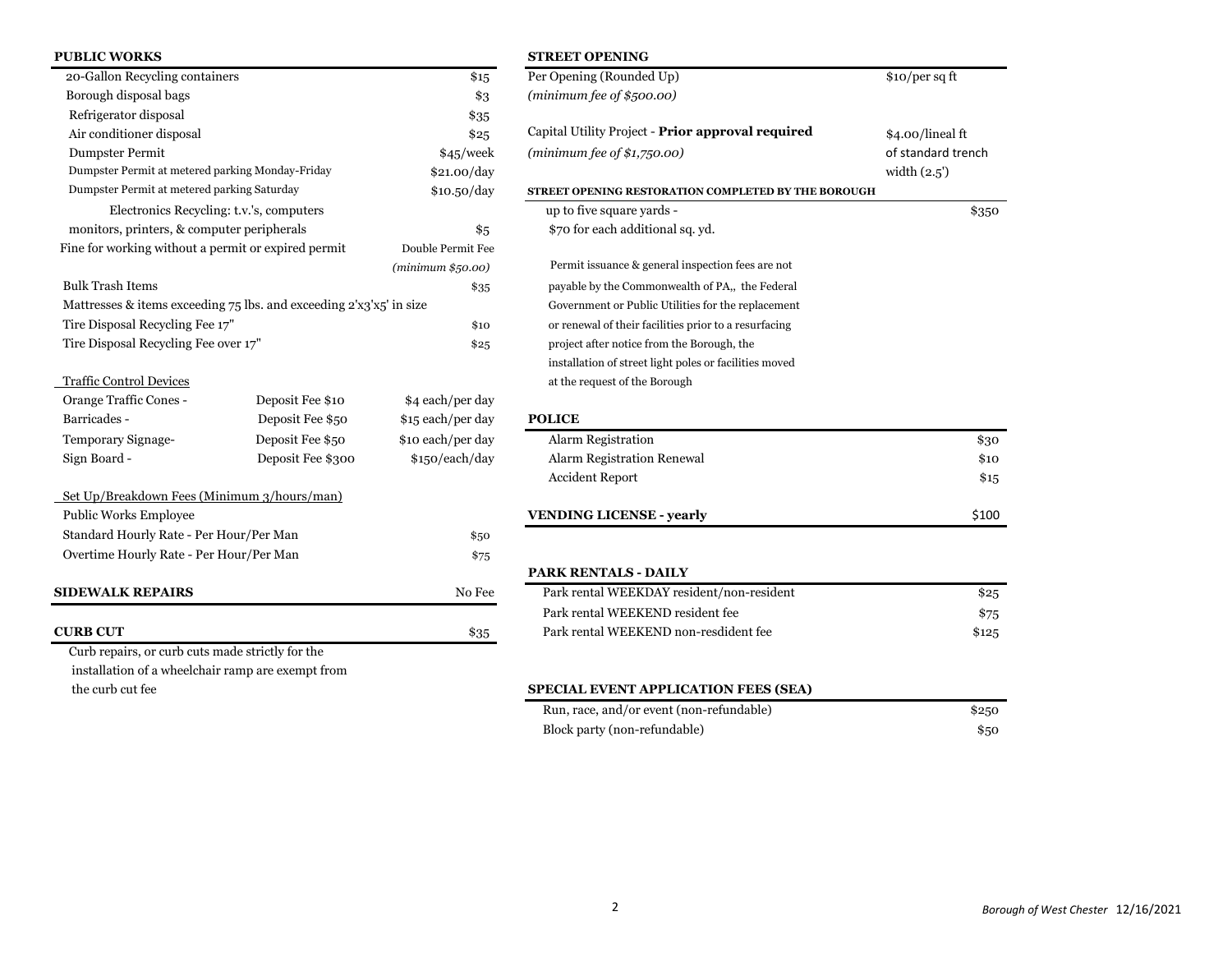### **BOROUGH TOWING CHARGES PARKING LOTS**

| \$1.50/h |
|----------|
| \$1.50/h |
| \$1.50/h |
| \$1.50/h |
|          |

| Regular rate: | \$21.00 |
|---------------|---------|
| Funeral rate: | \$8     |

### **CHESTNUT STREET GARAGE - Meter Box**

| $1/2$ hour   | \$0.50 | Lot $\#$ 11 - Meter per hour                    |
|--------------|--------|-------------------------------------------------|
| 1 hour       | \$1.00 | Greenfield - Annual fee                         |
| $11/2$ hours | \$1.50 | Greenfield - Meter per hour                     |
| 2 hours      | \$2.00 | <b>GARAGE RATES-Bicentennial &amp; Chestnut</b> |
| $21/2$ hours | \$2,50 | $1/2$ hour                                      |
| 3 hours      | \$3.00 | 1 hour                                          |

### **RESIDENTIAL ANNUAL PARKING PERMITS**

| Lot $#3$               | \$720 |
|------------------------|-------|
| Lot N                  | \$200 |
| All other permit areas | \$14  |
| <b>Business Permit</b> | \$50  |
|                        |       |

| <b>STREAM PROTECTION PROGRAM</b>                       |                   |  |
|--------------------------------------------------------|-------------------|--|
| Rate (Tiers 1-5 banded ranges; Tier 6 actual coverage) | $$6.70/1000$ s.f. |  |
| <b>Appeal Applications</b>                             | \$0               |  |
| <b>Credit Applications</b>                             | \$0               |  |
| Certifications                                         | \$50              |  |

### **WASTE WATER**

| <b>Sewer Certifications</b> | \$50           |
|-----------------------------|----------------|
| Tapping Fee                 | \$2,332.00/EDU |

| $6 \text{ am} - 6 \text{ pm} - $65.00$     |           | Lot #1 - Chestnut Street Garage - Monthly Day Rate           | \$90       |
|--------------------------------------------|-----------|--------------------------------------------------------------|------------|
| 6 pm - 6 am - \$75.00                      |           | Lot #1 - Chestnut Street Garage - Monthly Night/Weekend Rate | \$60       |
| Storage per day: \$35.00                   |           | Lot #1 - Chestnut Street Garage - Monthly 24/7 Rate          | \$125      |
|                                            |           | Lot #2 - Bicentennial Garage - Monthly Day Rate              | \$95       |
|                                            |           | Lot #2 - Bicentennial Garage - Monthly Night/Weekend Rate    | \$60       |
| <b>METERS</b>                              |           | Lot #2 - Bicentennial Garage - Monthly 24/7 Rate             | \$125      |
| Central Business District on-street meters | \$1.50/hr | Lot $#3$ - Annual Fee                                        | \$720      |
| <b>Business District on-street meters</b>  | \$1.50/hr | Lot $#5$ - Leased monthly                                    | \$60/space |
| Parking lot meter                          | \$1.50/hr | Lot $#5$ - Meter per hour                                    | \$1.50/hr  |
| University District on-street meters       | \$1.50/hr | Lot #6 - Leased annually to County                           | \$60/space |
|                                            |           | Lot #6 - Residential permit annually                         | \$14       |
| <b>METER BAGS</b>                          |           | Lot $#6$ - Kiosk per hour                                    | \$1.50/hr  |
| Regular rate:                              | \$21.00   | Lot $#7$ - Leased per month                                  | \$60/space |
| Funeral rate:                              | \$8       | Lot $#9$ - Kiosk per hour                                    | \$1.50/hr  |
|                                            |           | Lot #10 - Leased monthly                                     | \$60/space |
| <b>CHESTNUT STREET GARAGE - Meter Box</b>  |           | Lot #10 - Kiosk per hour                                     | \$1.50/hr  |
| $1/2$ hour                                 | \$0.50    | Lot $# 11$ - Meter per hour                                  | \$1.50/hr  |
| 1 hour                                     | \$1.00    | Greenfield - Annual fee                                      | \$200      |
| $11/2$ hours                               | \$1.50    | Greenfield - Meter per hour                                  | \$1.50/hr  |
| 2 hours                                    | \$2.00    | <b>GARAGE RATES-Bicentennial &amp; Chestnut</b>              |            |
| 2 1/2 hours                                | \$2.50    | $1/2$ hour                                                   | \$0.75     |
| 3 hours                                    | \$3.00    | 1 hour                                                       | \$1.50     |
|                                            |           | $11/2$ hours                                                 | \$2.25     |
| RESIDENTIAL ANNUAL PARKING PERMITS         |           | 2 hours                                                      | \$3.00     |
| Lot $#3$                                   | \$720     | $21/2$ hours                                                 | \$3.75     |
| Lot N                                      | \$200     | 3 hours                                                      | \$4.50     |
| All other permit areas                     | \$14      | $31/2$ hours                                                 | \$5.25     |
| <b>Business Permit</b>                     | \$50      | 4 hours                                                      | \$6.00     |
|                                            |           | 5 hours                                                      | \$7.50     |
|                                            |           | 6 hours                                                      | \$8.50     |
| STREAM PROTECTION PROGRAM                  |           | 7 hours to 24 hours                                          | \$9.00     |